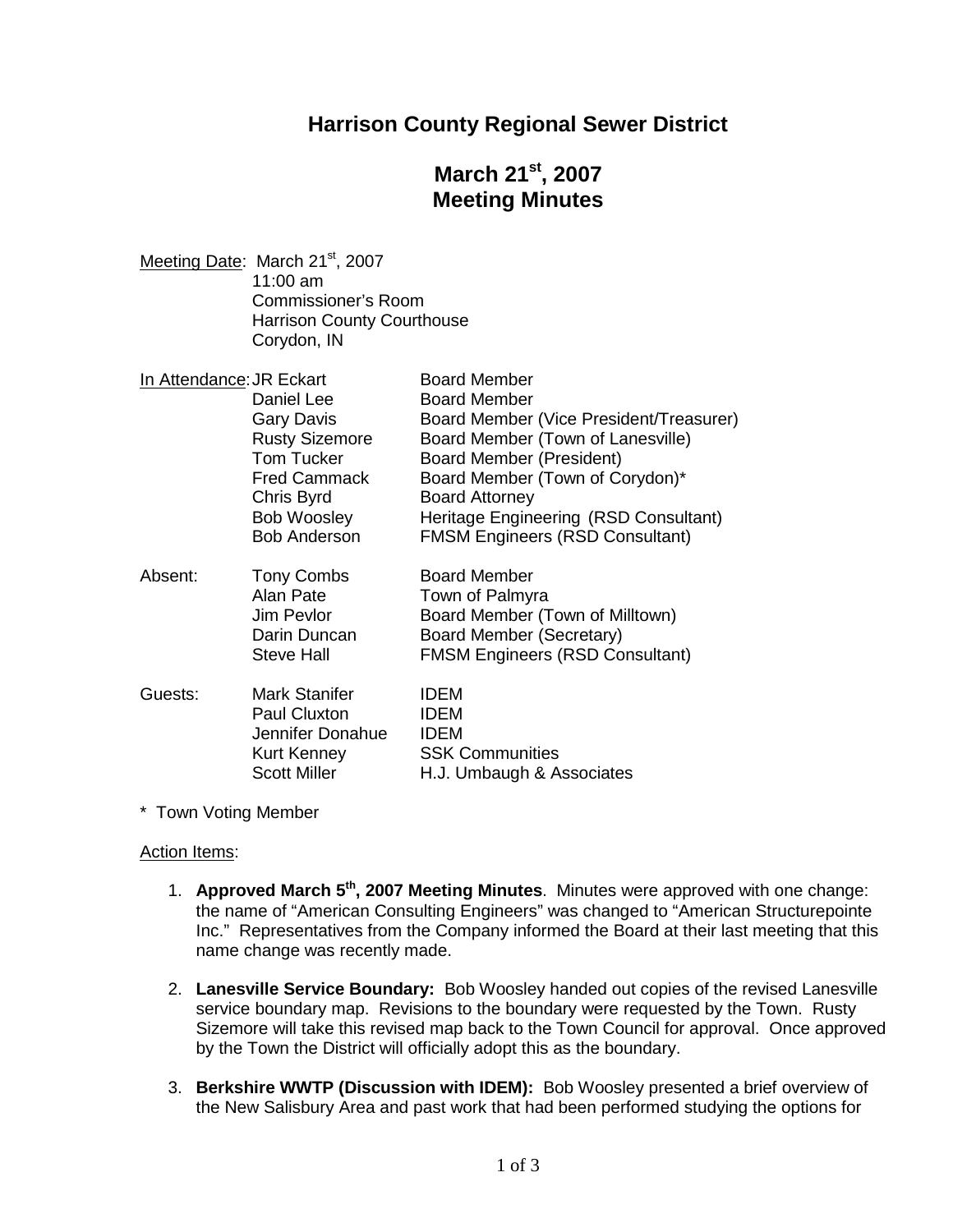providing regional sewer service to the area. Upon the conclusion of this presentation Mr. Mark Stanifer (Chief, Water Section Enforcement with IDEM) was made available to participate in open dialogue with the District regarding the use of the Berkshire WWTP. IDEM's position is that the flows to the plant must be regulated (i.e. equalized). Due to infiltration problems within the collection system the plant experiences spikes in flow during rainfall events. Mr. Stanifer pointed out that as recently as this past January a rainfall event resulted in increased flows to the plant that caused a solids washout. This is not acceptable to IDEM and must be resolved. The solution is one of two things: fix the collection system or install an equalization tank at the front of the plant (which is what has been approved by IDEM). Mr. Kurt Kenney (President SSK) stated that SSK is ready to install the equalization tank. He stated that he currently has a bid of \$80,000 for this work (as well as a bid of \$10,000 for air piping work) and has been waiting on starting this work based on the outcome of working with the District. Tom Tucker stated that SSK should proceed with all improvements required to get the plant into compliance. Mr. Tucker stated that SSK should not wait for the District. Any work required by IDEM to resolve the Agreed Order should begin without delay and have no bearing on what decision the District makes for providing service to the New Salisbury area. Mr. Kenney stated that he is fine with that decision and will proceed with making the required improvements. He further stated that any funds he spends on plant improvements are funds that could have gone to the District to assist in their work. Mr. Tucker reiterated that the District will continue along a path of bringing service to the New Salisbury area that may or may not be sent to the Berkshire WWTP. He stated once again that SSK needs to move ahead with their improvements to the plant. Mr. Keeney thanked the District for taking the time to consider utilizing Berkshire WWTP and stated that if anything changes to please contact his office.

- 4. **Schmidt Cabinet Company (Lagoon):** Mr. Stanifer informed the Board that IDEM is willing to allow Schmidt Cabinet Company a grace period for making any improvements. They will allow Schmitt to wait until such time that the District has a facility available to take their flow.
- 5. **New Salisbury Area:** Heritage Engineering will prepare a preliminary plan showing alignment, possible easements, and potential locations for a temporary WWTP that will provide service to the New Salisbury businesses (including Schmidt Cabinet). This preliminary plan will include a cost estimate for the work. The intent is to build a temporary facility downstream from New Salisbury that will eventually be abandoned and the flow taken to a permanent Regional Facility. Mr. Stanifer stated that he is aware of a used facility that is available and may meet the needs of the District for this temporary facility. Bob Woosley will contact Mr. Stanifer to discuss this used plant. Bob will bring this data back to the District at the next meeting.
- 6. **Heritage/FMSM Invoice No. 9:** This invoice utilized the remaining funds from the 2006 Budget. Motion made by Gary Davis and seconded by JR Eckart to approved Invoice No. 9. Motion carried unanimously.
- 7. **2007 Contract Amendment:** Motion made by Gary Davis and seconded by JR Eckart to approve a contract amendment with Heritage Engineering to encumber \$61,500 in funding from the 2007 Budget to allow their firm to continue provided on-call engineering services to the District. Motion carried unanimously.
- 8. **Heritage/FMSM Invoice No. 10:** This invoice is the first invoice that will utilize funds from the 2007 Budget. Motion made by Gary Davis and seconded by JR Eckart to approve Invoice No. 10. Motion carried unanimously.